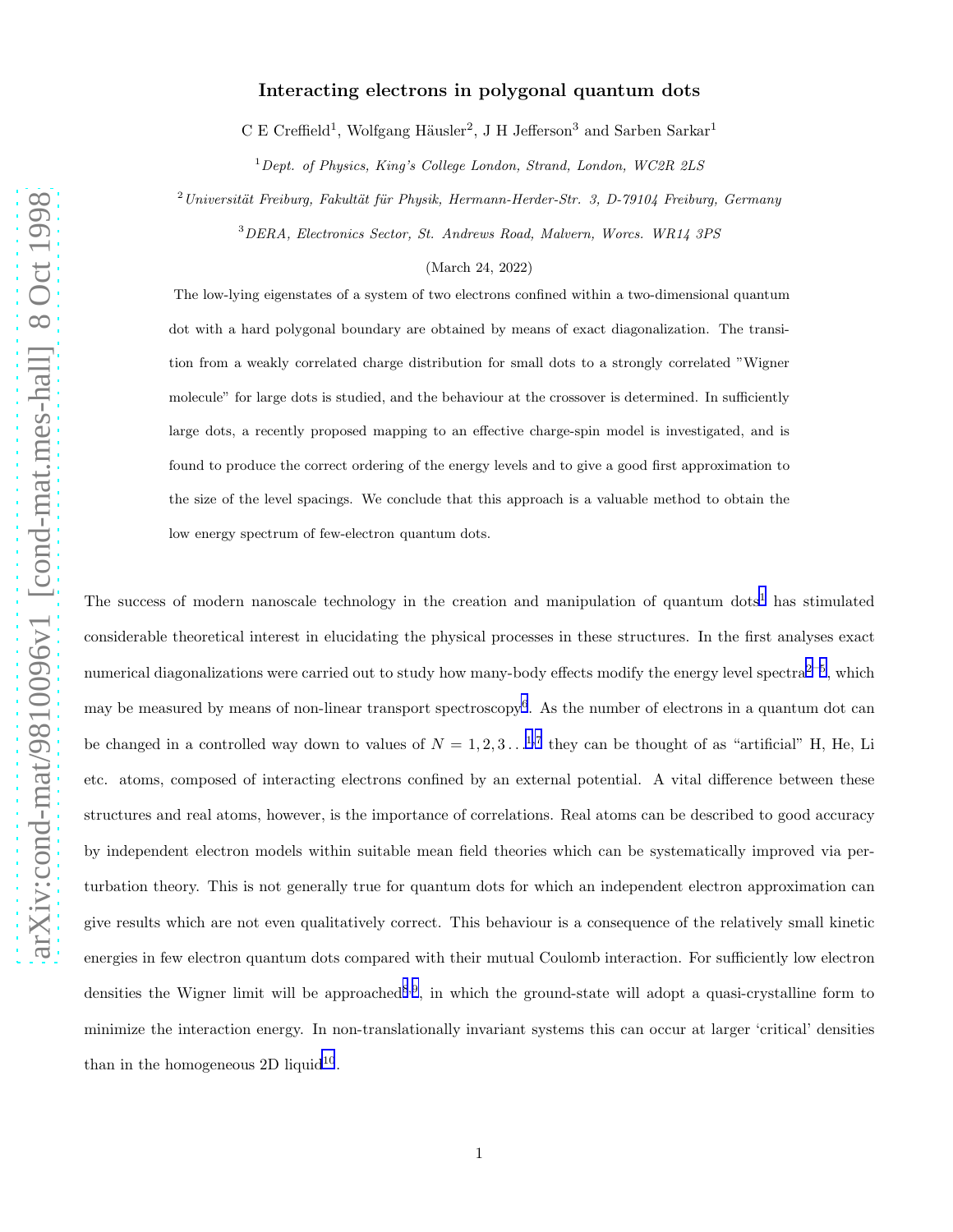<span id="page-1-0"></span>This feature of quantum dots containing low density electrons has been exploited recently<sup>[11](#page-9-0)</sup> as a starting point complementary to perturbative or mean field approaches that are reliable at weak interaction strengths. As the electron density in these systems localizes around the Wigner lattice points<sup>[12](#page-9-0)</sup>, it is sensible to construct a many-particle basis from antisymmetrized combinations of non-orthogonal one-particle states localized at these sites. Orthogonalization leads to a lattice model of strongly correlated electrons of Hubbard type, and the subsequent elimination of the high-energy states of this model was then shown to yield an effective " $tJV$ " Hamiltonian. This effective Hamiltonian has a very much smaller Hilbert space than that of the original quantum dot enabling, in principle, the treatment of systems of many more electrons than can be handled by direct diagonalization methods. The ordering of the low energy levels as well as their relative separations agree quite satisfactorily up to a scaling factor with data obtained by exact diagonalization for a one-dimensional dot containing up to four electrons<sup>[11](#page-9-0)</sup>. Here we examine the validity of the  $tJV$ -approach in two-dimensional hard wall boxes. In the case of two (or higher) dimensions, it should be noted that the number of energy minima in configuration space, i.e. the number of peaks  $N_0$  in the charge-density distribution in the low density limit, can be larger than the number of electrons. For example, for two electrons in a square box the ground-state will consist of a superposition of states in which the electrons are located on diagonally opposite vertices of the square, and so will exhibit a four-peak structure. In this paper we consider three different box shapes: triangular, square and hexagonal. For the case of two electrons the eigenenergies and eigenfunctions are obtained by exact diagonalization, and then compared with the predictions of the  $tJV$  model.

We consider the Hamiltonian:

$$
H = \sum_{i=1}^{2} \left[ -\frac{\hbar^2}{2m^*} \nabla_i^2 + V(\mathbf{r}_i) \right] + \frac{e^2}{4\pi\epsilon_0\epsilon_r} \frac{1}{|\mathbf{r}_1 - \mathbf{r}_2|}
$$
(1)

where we assume that the electrons can be described within the parabolic band approximation by an effective mass  $m^*$ . The shape of the dot is set by the confining potential  $V(\mathbf{r})$ , which is zero within the dot and infinite outside. The full wavefunction of the two-electron system may be written as a product of a spinor and a spatial function:

$$
\Psi(\mathbf{r}_1, \sigma_1; \; \mathbf{r}_2, \sigma_2) = \psi(\mathbf{r}_1; \mathbf{r}_2) \; \chi(\sigma_1; \sigma_2) \tag{2}
$$

where for a singlet (triplet) state  $\psi$  is symmetric (antisymmetric) under particle exchange. As the Hamiltonian (1) does not contain any spin dependent terms it is only necessary to consider its action on the spatial component of the wavefunction to obtain its eigenvalues. We choose to use a basis of position eigenstates (a finite-difference method) as opposed to the momentum eigenbasis used for example  $in^{2,13}$  $in^{2,13}$  $in^{2,13}$  $in^{2,13}$  $in^{2,13}$ . An advantage of using this basis is that it is a simple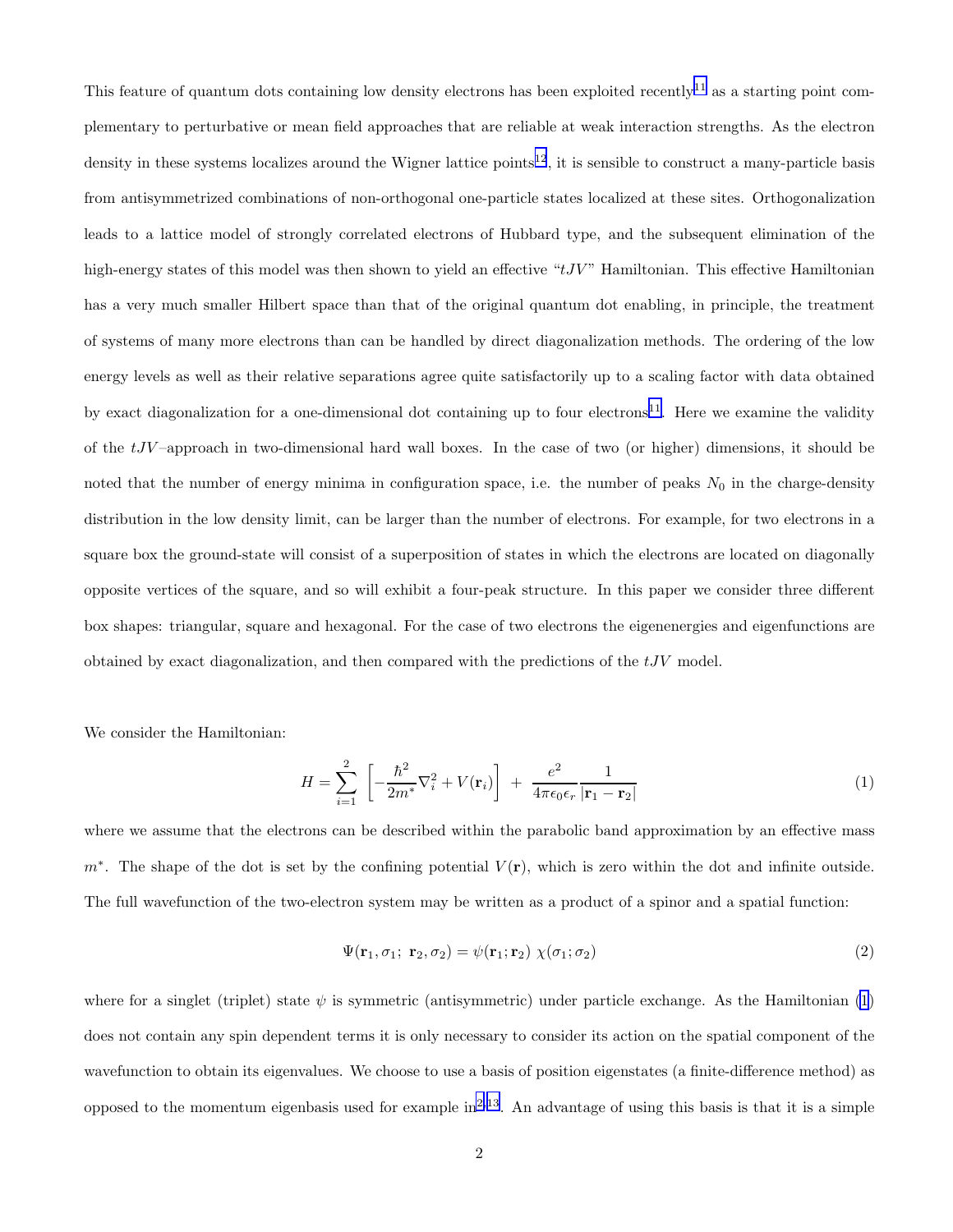matter to impose the required homogeneous Dirichlet boundary conditions for dots regardless of their shape, which can be very difficult to achieve in a momentum-space basis. An exception to this is the case of the square shape, which we used to check the reliability of the finite-difference approach by comparing with results obtained using a momentum-space basis. The agreement was found to be excellent.

Using the basis of position eigenstates amounts to replacing the spatial continuum  $(\mathbf{r}_1; \mathbf{r}_2)$  with a four-dimensional mesh. The wavefunction  $\psi$  is then only evaluated at a discrete set of points:

$$
\psi(x_1, y_1; x_2, y_2) \to \psi_{i \ j \ k \ l} \tag{3}
$$

and the spatial derivatives in Eq.([1\)](#page-1-0) are replaced with symmetric difference approximations:

$$
\frac{\partial^2 \psi}{\partial x_1^2} \to \frac{\psi_{i+1 \ j \ k \ l} - 2 \ \psi_{i \ j \ k \ l} + \psi_{i-1 \ j \ k \ l}}{(\Delta x)^2}, \qquad \text{etc.}
$$
\n
$$
(4)
$$

The Hamiltonian can now be represented as a  $N^4 \times N^4$  matrix, where N is the number of mesh points per dimension. Since the Coulomb interaction is diagonal in this representation, and the kinetic terms (4) only operate between neighbouring mesh points, this matrix will clearly be extremely sparse. This allows it to be stored in a very economical fashion, and also permits an highly efficient use of Lanczos diagonalization routines to obtain the lowest few eigenstates. As  $N$  is increased, and the separation between the mesh points decreases, the spectrum of the discrete system will approach that of the continuum model and the form of the mesh will be irrelevant. Finite-size effects can be minimized, however, by choosing a mesh which matches the symmetries of the potential as far as possible. For the case of a square dot we therefore chose a square mesh, and a triangular mesh for the triangular and hexagonal dots. On an Alpha workstation as many as  $24<sup>4</sup>$  lattice points could be used, and in all cases we checked the convergence of the eigenvalues as the number of lattice points was increased to this level.

In Fig.1 we present the ground state charge-distributions for the three types of polygonal boundary for a selection of dot sizes  $L$ , where  $L$  is the side-length of the polygon. In each case the dot material was taken to be GaAs, with an effective mass  $m^* = 0.067m_e$ , and a relative permittivity  $\epsilon_r = 10.9$ , resulting in a Bohr radius of  $a_B = 8.8$ nm. For small dots the Coulomb interaction is weak on the scale of the kinetic energy, and the two-particle ground state resembles the non-interacting ground state, with the charge distribution being peaked at the centre of the dot. Conversely, in very large dots the charge distribution is strongly localized near the vertices of the dot where the interaction is minimized, and the charge distribution practically vanishes away from these maxima. In analogy to the formation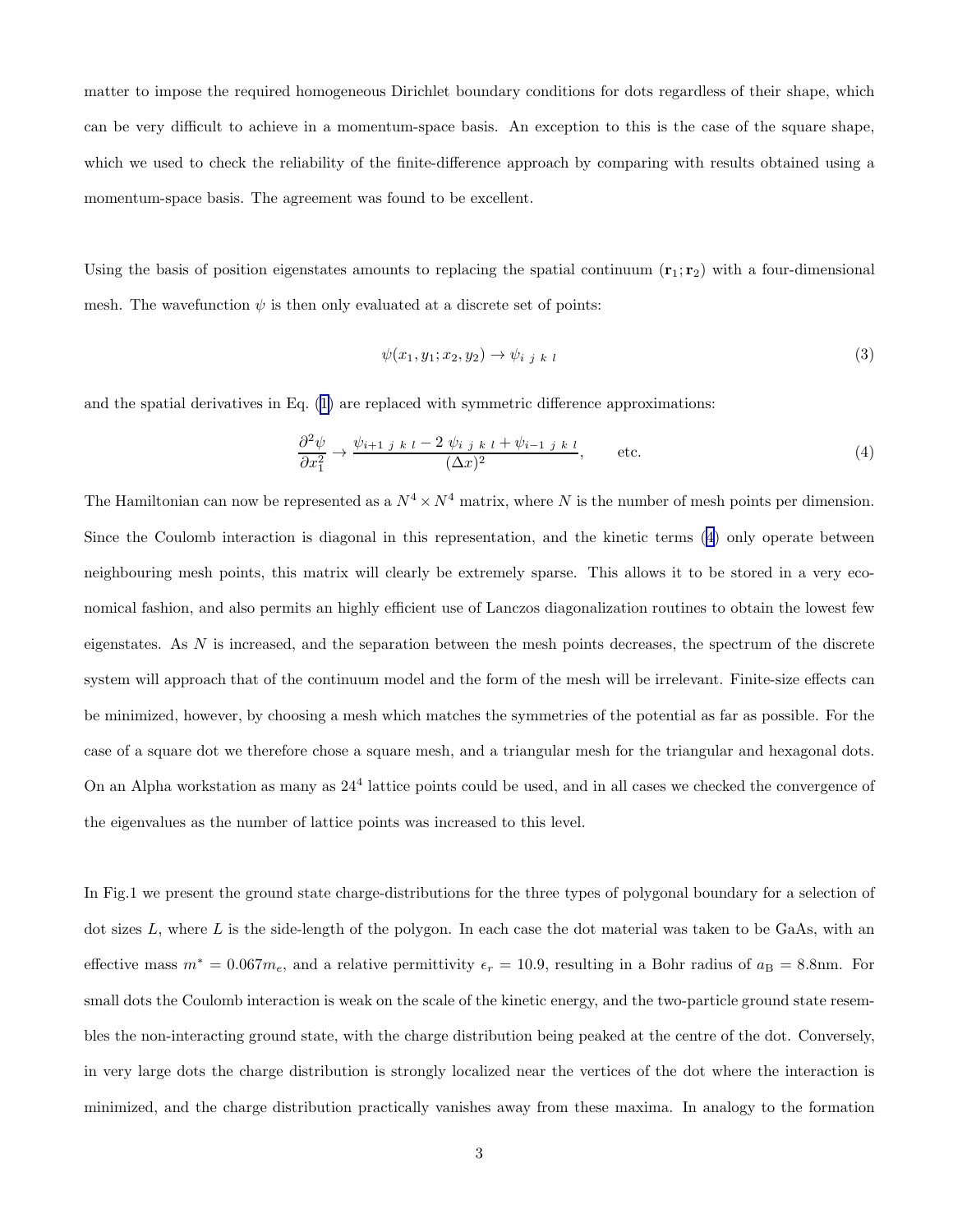<span id="page-3-0"></span>of a Wigner crystal in an infinite electron system, this configuration is referred to as a Wigner molecule<sup>[13](#page-9-0)</sup>. It is an important question to clarify the characteristic scale  $r_c$  of the mean electron separation for which the crossover between these two extreme cases takes place, since the actual value of  $r_c$  cannot be obtained reliably using analytical arguments. In 1D boxes  $r_c \approx 1.5a_B$  has been found from tracing the charge density distribution of the exact ground state<sup>[13](#page-9-0)</sup>. Using this technique we detect the change from the non-interacting situation by observing the point at which the charge distribution first shows a local minimum at the centre of the dot instead of a maximum. In this way we estimate from Fig.1 that  $r_c \approx 10a_B$  for all three dot geometries, which is almost an order of magnitude larger than the values found in one dimension. This rough estimate is in reasonable agreement with the critical value of  $r_c \approx 35a_B$ found by Ceperley for crystallization of the 2D electron gas<sup>[9](#page-9-0)</sup>. A somewhat larger value for  $r_c$  in two dimensions has been conjectured<sup>[14](#page-9-0)</sup> due to the considerably enhanced tendency for the electrons to surround one another. Although  $r_c$ marks the transition from the non-interacting regime, an additional qualitative change occurs at a somewhat longer length scale, at which the charge distribution develops  $N_0$  sharply defined, well separated maxima. It is to be expected that as the number of vertices is increased, and the polygon becomes closer to a circle, that this transition will occur at increasingly low densities. Accordingly we can observe this change at  $\sim 30a_B$  for the triangle and square, but only at the larger value of ∼ 100 $a_B$  for the hexagon. Before this transition occurs in the hexagonal dot the charge density shows a ring-like structure (as would occur in a circular dot), and in this regime the spectrum indeed resembles that of a diatomic rotor composed of spin  $1/2$  fermions, as can be seen in Fig.6b.

Fig.1 clearly shows how the electron localization takes place in sufficiently large dots around specific sites in realspace. Anticipating this behaviour motivated the mapping to a lattice model with a combination of hopping, exchange, superexchange and Coulomb repulsion processes. In Ref.<sup>[11](#page-9-0)</sup> a  $tJV$  model:

$$
H^{tJV} = \mathcal{P}\left[\sum_{\langle i,j\rangle,\sigma} -t\left(c_{i\sigma}^\dagger c_{j\sigma} + \text{h.c.}\right) + J\left(\mathbf{S}_i \cdot \mathbf{S}_j - \frac{n_i n_j}{4}\right) + V\ n_i n_j\right] \mathcal{P} \tag{5}
$$

was proposed to describe the low energy physics. Here  $\mathcal P$  is a projector eliminating doubly-occupied lattice sites, and t and J are the standard hopping and Heisenberg terms between nearest neighbour sites. The V term accounts for the nearest neighbor Coulomb repulsion and may be written  $V \approx e^2/4\pi\epsilon_0\epsilon_r L$  for large L. Although first principles calculations of the energies  $t$  and  $J$  are difficult, one can easily estimate the ordering of their magnitudes:

$$
|J| \ll |t| \ll V \tag{6}
$$

For the three geometries considered here  $H^{tJV}$  can be diagonalized analytically to obtain the energy levels in terms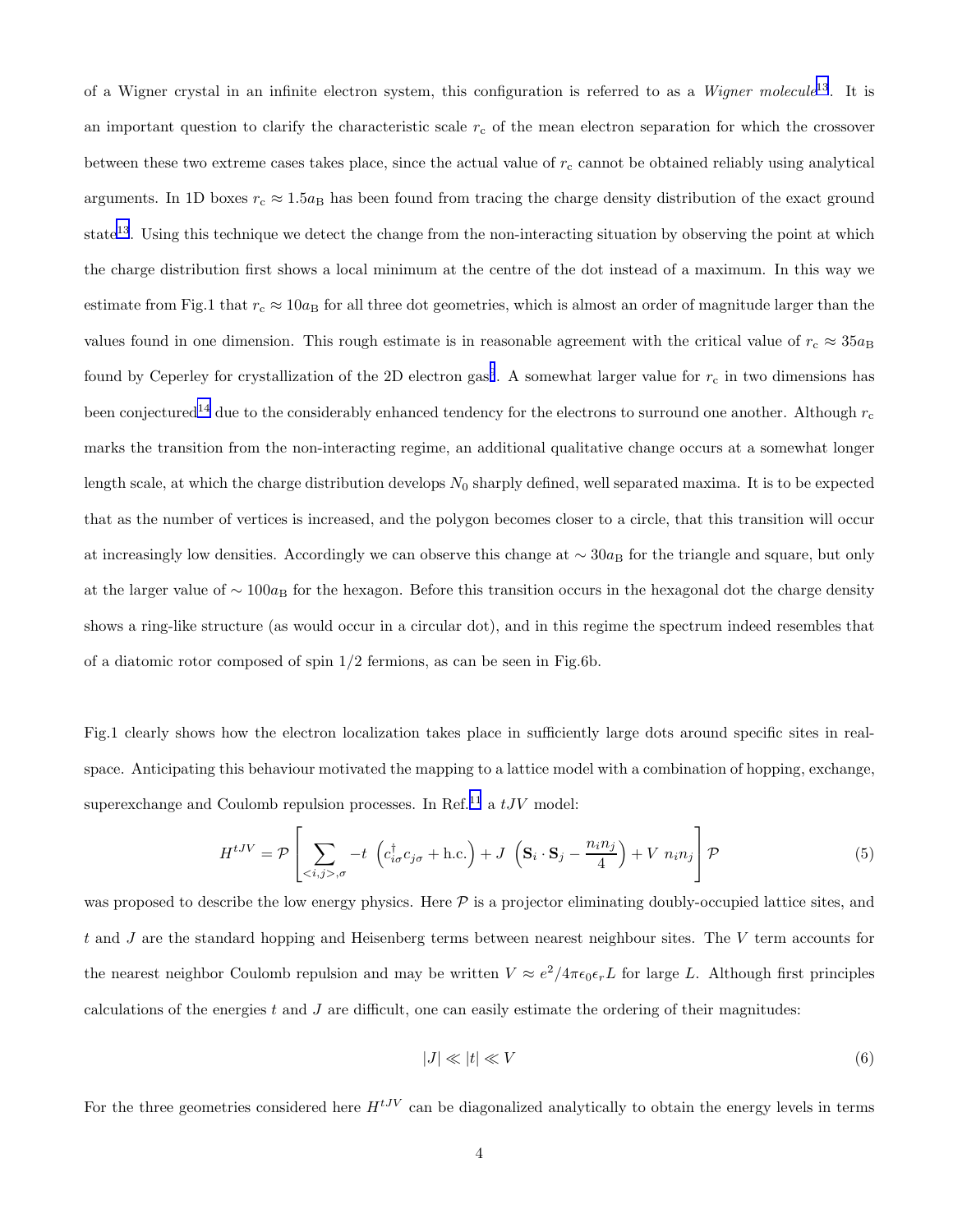of  $t$ ,  $J$  and  $V$ , together with their corresponding spins. Let us first consider the case of the square dot, which is described by two electrons moving on a four-site lattice. Here the  $V$  term in  $(5)$  is important to discriminate energetically between two electrons sitting on diagonally opposite vertices as opposed to being on adjacent vertices. The lowest energy manifold of states was derived in Ref.<sup>[11](#page-9-0)</sup> and, setting the ground-state energy to zero, the manifold consists of a singlet ground state, two degenerate triplet states at  $(2\Delta + J)$ , and a singlet at an energy of  $4\Delta$  where  $\Delta = 2t^2/V$ , and  $\Delta \gg |J|$ . The next set of levels are separated from this lowest energy multiplet by an energy gap of the order of  $V$ . The transition from the almost constant density of states found in small dots to a spectrum consisting of multiplets separated by large energy gaps of this sort can be regarded as a signature for the crossover to the Wigner  $regime<sup>15</sup>$  $regime<sup>15</sup>$  $regime<sup>15</sup>$ .

In Fig.2 we plot the lowest energy levels of the square dot as a function of the dot size, normalized to the energy of the highest singlet state. The overall structure of the spectrum agrees with that of the  $tJV$  Hamiltonian  $(5)$ , and quantitatively reproduces the numerically exact spectra obtained by Bryant for large dots[2](#page-9-0) . The doubly-degenerate triplet state lies between the two singlet states and, asymptotically, the spectrum becomes equidistant as  $L \to \infty$ . Remarkably, the triplet levels are below  $1/2$  for finite L corresponding to a ferromagnetic  $J < 0$ . This is somewhat unexpected, since pair exchanges of electrons would be expected to have antiferromagnetic couplings<sup>[16](#page-9-0)</sup>. However, the analysis presented in<sup>[11](#page-9-0)</sup> does not a priori exclude negative values for the exchange coupling, since the direct exchange term might dominate the superexchange term. To exclude perturbative influences on the ground manifold arising from higher excited states that are ignored in the effective low energy description, we plot the decay of  $J/\Delta$  versus dot size in Fig.3a. The excellent straight-line of the data in this semilogarithmic plot clearly suggests that  $J \propto \Delta e^{-L/r_c}$ , as opposed to the power law that perturbative influences would give. The value of  $r_c \approx 52a_B$ , as read off from Fig.3a, provides independent corroboration of the length scale characterizing the transition to the Wigner state estimated earlier from the charge density distributions.

The dominant energy scale  $\Delta$  can be roughly estimated using the pocket state picture<sup>[14](#page-9-0)</sup> together with the WKB approximation:

$$
\Delta \sim e^{-S_0} \tag{7}
$$

where the classical Euclidian action: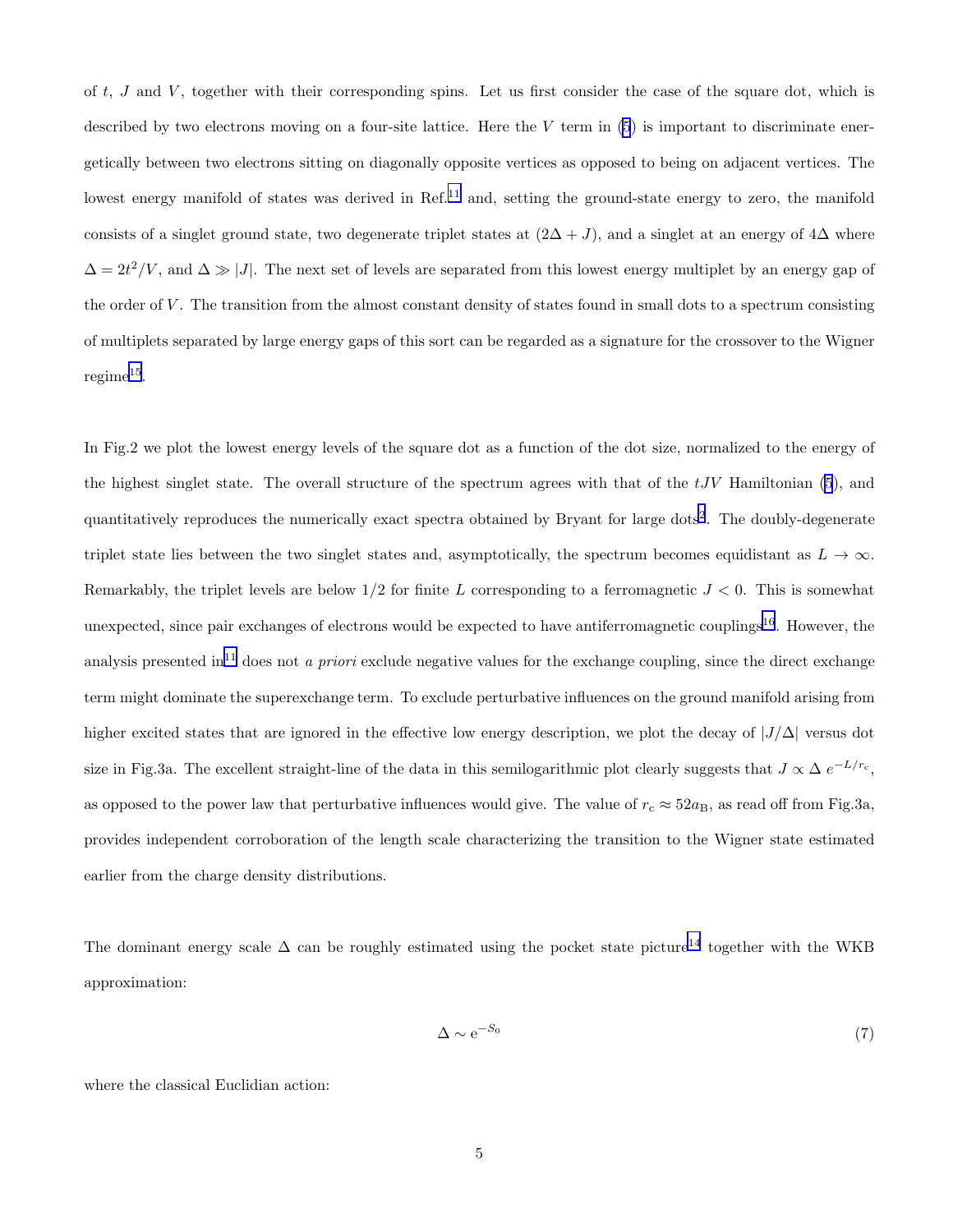$$
S_0 = \int_1^2 d\vec{q} \sqrt{2mn(v(\vec{q}) - v(\vec{0}))}
$$
\n(8)

is taken along the path  $\vec{q} : (\mathbf{r}_1^{(1)}, \mathbf{r}_2^{(1)}) \to (\mathbf{r}_1^{(2)}, \mathbf{r}_2^{(2)})$  that carries n electrons between two adjacent energy minimum configurations '(1)' and '(2)' (n = 2 for the example of the square and n = 1 for the triangle). Here,  $v(\vec{q})$  =  $e^2/4\pi\epsilon_0\epsilon_r|\mathbf{r}_1-\mathbf{r}_2|$ . For the square the path corresponds to a  $\pi/2$  rotation of the two electrons around the centre of the square, yielding:

$$
S_0^{\text{square}} \approx 0.79\sqrt{r_s} \quad . \tag{9}
$$

The parameter  $r_s$  is the typical scale of electron separation (which for two electrons is equal to the dot size  $L$ ). In Fig.3b we show  $\Delta$  versus  $\sqrt{L}$  on a semilogarithmic plot and verify that  $\Delta \sim e^{-\sqrt{L/\xi}}$ . From the slope we extract a value for  $\xi = 1.64a_B$  that is in excellent agreement with the pocket state prediction of  $\xi = 1.60a_B$  from Eq.9.

The triangular dot is described by two electrons moving on a three-site lattice, and hence the V term is irrelevant as it will just give rise to an overall shift in energy levels. The resulting  $tJ$  model has a more complicated ground-state manifold than for the square dot, and is shown in Fig.4a. This is also exactly the ground-state manifold for the hexagonal dot, where the V term is again of importance. We can again employ the pocket state WKB theory to estimate the magnitude of the dominant energy scale  $t$ . For the triangle we have:

$$
S_0^{\text{triangle}} \approx 0.42 \sqrt{r_s} \tag{10}
$$

for one electron hopping along the edge to the empty site. In Fig.5 we present a semilogarithmic plot of t versus  $\sqrt{L}$ for the triangle which again confirms that the scaling of the dominant energy is of the form  $t \sim e^{-\sqrt{L/\xi}}$ . The value of  $\xi = 4.45a_B$  measured from this plot compares reasonably with  $\xi = 5.67a_B$  as predicted by WKB theory from Eq.10.

In Fig.6 we present the energy levels obtained by the diagonalizations (again scaled by the energy of the highest singlet state) for the triangle and the hexagon. The sequence and the asymptotic ratios of the energy separations again agree with that predicted by the  $tJV$  model. In contrast to the earlier result, however, it is not possible to fit these results with a single J. For example, for both geometries the higher triplet approaches its asymptotic value 4/3 from above, implying  $J > 0$ , whereas the lower triplet approaches  $1/3$  from below, requiring a ferromagnetic J. This behaviour indicates that although the tJV Hamiltonian is able to adequately predict the gross features of the low energy spectrum, it does not, in fact, provide a complete description of the dynamics occurring in the triangular and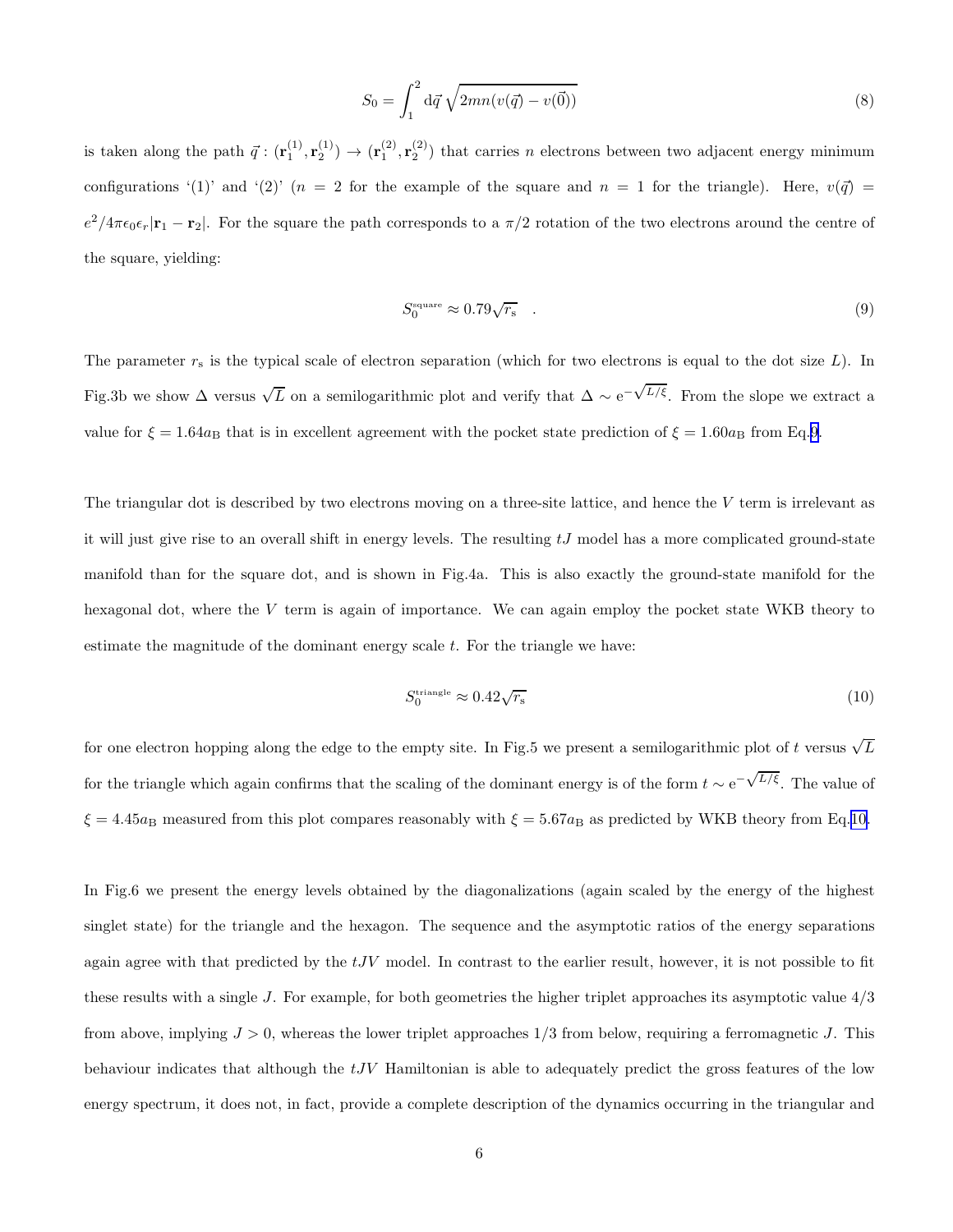hexagonal dots. As this Hamiltonian was obtained as a reduced version of a more general model of Hubbard type<sup>[11](#page-9-0)</sup> this raises the possibility that during the reduction procedure some terms were dropped which may be of importance in these situations. To investigate this further we again consider the lattice model with three sites forming an equilateral triangle and occupied by two electrons. With one orthogonal state per site the Hamiltonian is a generalised Hubbard model:

$$
H = \sum_{ij\sigma} t_{ij} c_{i\sigma}^{\dagger} c_{j\sigma} + \frac{1}{2} \sum_{ijkl\sigma\sigma'} U_{ijkl} c_{i\sigma}^{\dagger} c_{j\sigma'}^{\dagger} c_{l\sigma'} c_{k\sigma}
$$
(11)

where  $t_{ij}$  are the one electron matrix elements coming from the kinetic energy and the confining potential and  $U_{ijkl}$ are Coulomb matrix elements. We now consider all contributions to the low-lying manifold for which there is no double occupation of sites. (These are much higher in energy and their effect may be accounted for by second-order perturbation theory where they give rise to an antiferromagnetic superexchange term, as described in Ref.<sup>[11](#page-9-0)</sup>). The largest intersite Coulomb term has matrix elements  $U_{ijij} \equiv V$  and the corresponding (ferromagnetic) exchange term has matrix elements  $U_{ijji} \equiv J_F/2$ . These terms are already included in the tJV Hamiltonian. All other terms in (11) involve hopping of electrons and fall into the following three classes:

1. 
$$
(i = j = l : k \to j)
$$
  
\n
$$
\frac{1}{2} \sum_{ij\sigma} U_{iiji} c_{i\sigma}^{\dagger} c_{j\bar{\sigma}}^{\dagger} c_{j\bar{\sigma}} c_{i\sigma} = \frac{1}{2} \sum_{ij\sigma} U_{iiji} n_{i\sigma} c_{i\bar{\sigma}}^{\dagger} c_{j\bar{\sigma}}
$$

This is a spin-dependent hopping term which *always* takes us to a high energy state since it involves double occupation (e.g. electron hops from site 1 to site 2 provided site 2 is occupied with an electron of opposite spin). It thus contributes to superexchange by lowering the energy of singlets. This term, which renormalizes  $J$ , is also discussed Ref.<sup>[11](#page-9-0)</sup>.

2.  $(i = k : j \neq l \neq i)$ 

$$
\frac{1}{2} \sum_{ijl\sigma\sigma'} U_{iijl} c_{i\sigma}^{\dagger} c_{j\sigma'}^{\dagger} c_{l\sigma'} c_{i\sigma} = \frac{1}{2} \sum_{ijl\sigma} U_{iijl} n_i c_{j\sigma}^{\dagger} c_{l\sigma}
$$

This is potentially an important term since it operates in the ground manifold. However, for two electrons in a triangle, we can set  $n_i = 1$  (ie site i is always occupied for states in which  $c_{j\sigma}^{\dagger}c_{l\sigma}$  does not give zero) and hence this term merely renormalizes the kinetic energy  $(t)$ -term.

3. 
$$
(i = l : j \neq k \neq i)
$$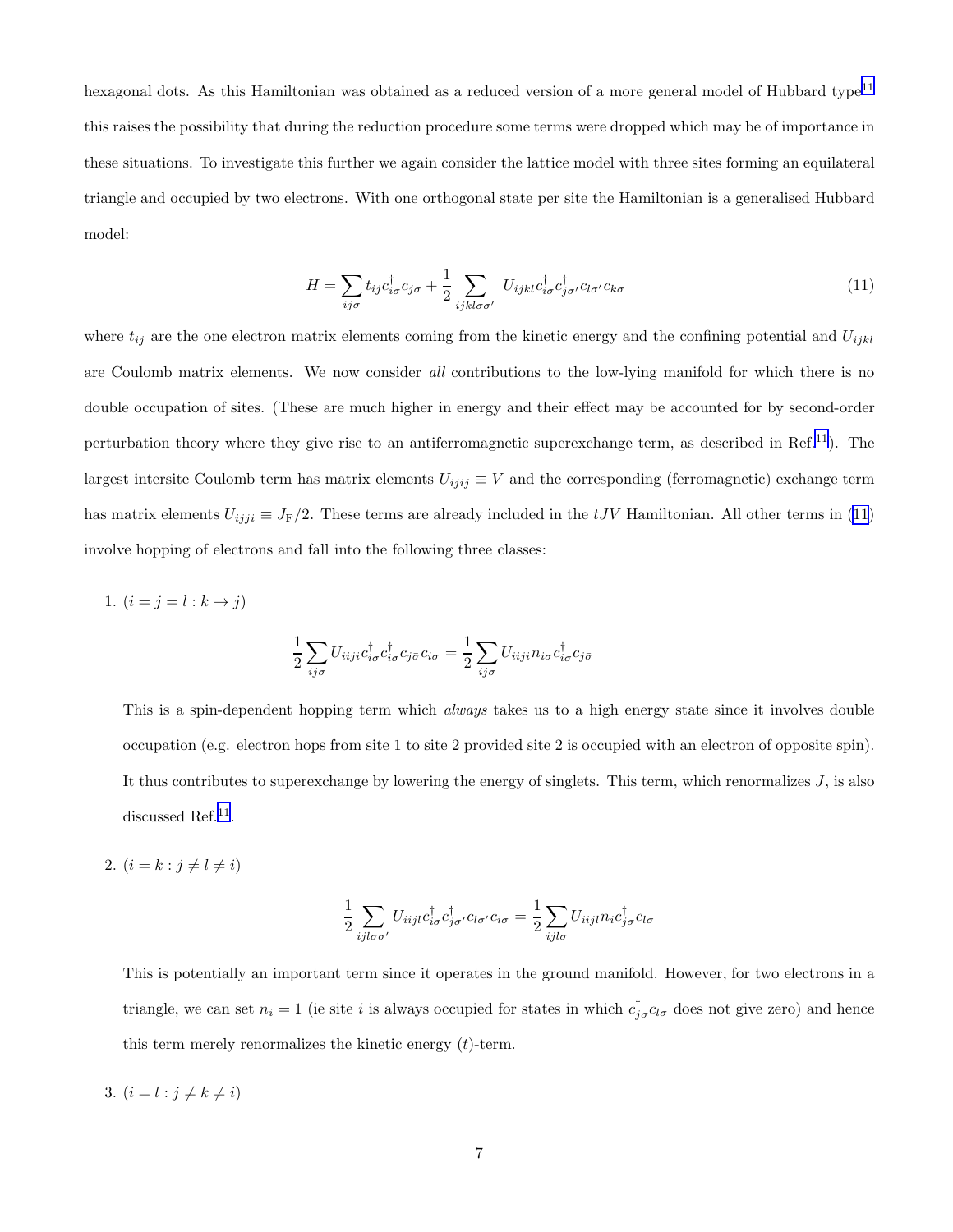$$
\frac{1}{2} \sum_{ijk\sigma\sigma'} U_{ijki} c_{i\sigma}^{\dagger} c_{j\sigma'}^{\dagger} c_{i\sigma'} c_{k\sigma} = -\frac{1}{2} \sum_{ijk\sigma\sigma'} U_{ijki} c_{i\sigma}^{\dagger} c_{i\sigma'} c_{j\sigma'}^{\dagger} c_{k\sigma}
$$
\n
$$
= -K \sum_{ijk\sigma\sigma'} c_{i\sigma}^{\dagger} c_{i\sigma'} c_{j\sigma'}^{\dagger} c_{k\sigma}
$$

<span id="page-7-0"></span>where the last step follows since all U's are the same  $(K = U/2)$ .

This last term is potentially important since it operates in the ground manifold and it cannot be accounted for simply as a renormalization of the other parameters (i.e.  $J$  and  $t$ ). It is also spin dependent, behaving differently when operating on singlet states from triplet states. Consider a base state in which there is a spin up electron on site  $i$ , a spin down electron on site k and no electron on site j. This operator will then move an electron from site k to site i and then flip the spins of sites i and j. It is thus a combined hop and spin-flip, as shown in Fig.7a. On the other hand, when it operates on a state where both electrons have the same spin it only performs the hop. Furthermore, an estimate of the magnitude of K shows that it is comparable with J.

Retaining all terms gives the effective model:

$$
H^{\text{eff}} = H^{tJ} - K \sum_{ijk \ \sigma \sigma'} c_{i\sigma}^{\dagger} c_{i\sigma'} c_{j\sigma'}^{\dagger} c_{k\sigma}
$$
 (12)

$$
=H^{tJ}-2K\sum_{ijk\sigma}\left(\mathbf{S}_{i}\cdot\mathbf{S}_{j}+\frac{1}{4}\right)c_{j\sigma}^{\dagger}c_{k\sigma}
$$
\n(13)

where K is a positive coupling and the V-dependence has been dropped since it gives the same energy contribution for all states. Introducing this additional term alters the eigenenergies as shown in Fig.4b, and this alteration is of exactly the correct form to account for the energy level separations obtained from the numerical diagonalizations. For both dot geometries, fitting the results with these parameters yields a positive value for K as expected, and a positive (antiferromagnetic) J of similar magnitude.

We can also show that a K-term is also important for the low-lying manifold of other polygonal quantum dots. Consider, for the example, the regular hexagonal geometry for which the exact numerical low-lying spectrum was described earlier. Starting with an extended Hubbard model and taking the 'atomic' limit gives a 24-fold degenerate ground manifold of states, corresponding to six equivalent positions in which the two electrons are directly opposite each other and a factor four for spin. In second-order the degeneracy is partly lifted giving an effective Hamiltonian with 'ring' terms, which correspond to a simultaneous rotation of the electrons by  $\pm \pi/3$  about the centre of the dot. In fourth-order we get the usual superexchange  $(J)$  term but, in addition, we get a K-term which also corresponds to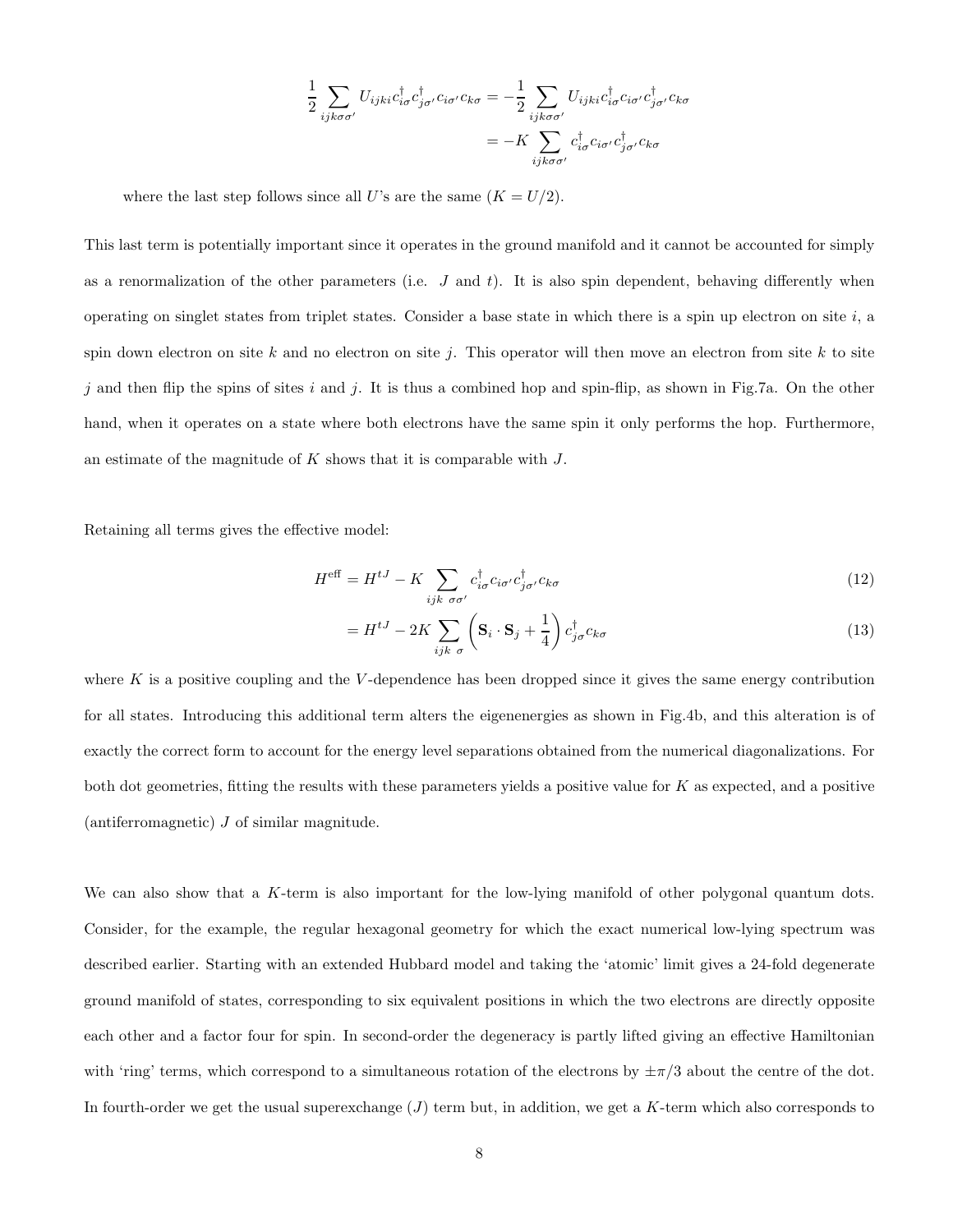a simultaneous rotation of  $\pm \pi/3$  but now also involves a spin-flip, as shown in Fig.7b. The final effective Hamiltonian has the form:

$$
H^{\text{eff}} = \sum_{\langle i,j\rangle} \left[ -\Delta \left( R_{\frac{\pi}{3}} + R_{-\frac{\pi}{3}} \right) + J \left( \mathbf{S}_i \cdot \mathbf{S}_j - \frac{1}{4} \right) - K \left( \mathbf{S}_i \cdot \mathbf{S}_j + \frac{1}{4} \right) \left( R_{\frac{\pi}{3}} + R_{-\frac{\pi}{3}} \right) \right] n_i n_j \tag{14}
$$

where the summation is over all six pairs of opposite sites. The effective Hamiltonian (14) describing the low-lying states of the hexagon is isomorphic to the effective Hamiltonian for the triangular dot (Eq.[12\)](#page-7-0) with  $\Delta$  playing the role of t. This may be seen explicitly by writing down expressions for the effective Hamiltonian matrices in their respective localized bases. Thus the low-lying eigenstates of the triangular and hexagonal dots are in one-to-one correspondence, in agreement with the numerical results.

Note that by a similar reasoning we can generate effective K-terms for any polygonal dot. With the exception of the square dot, such terms are necessary in order to give quantitative agreement with the exact low-lying spectrum. This is not the case for the square since, as shown in Fig.7c, a rotation of  $\pi/2$  followed by a spin-flip is equivalent to a rotation of  $-\pi/2$  with no spin-flip. The effect is, therefore, to merely renormalize the second-order ring processes.

In conclusion we have examined the behaviour of the lowest energy levels of two electrons confined to two-dimensional polygonal quantum dots. For sufficiently large dots the ground-state charge distribution shows a quasi-crystalline structure, which can be used as the basis for mapping the system to an effective  $tJV$  lattice model. This model is found to give the correct ordering of energy levels and to give a good first approximation to the energy level spacings. The dominant energy scale of the systems can be estimated semi-classically to good accuracy, and although it is hard to obtain estimates for the remaining parameters, they decrease exponentially with the size of the dot and so this description becomes increasingly reliable in large dots. For the case of triangular and hexagonal dots, however, it was evident that it was necessary to retain the three-site terms normally neglected in the derivation of the effective model to account for the detailed behaviour of the lowest energy levels. The lattice description of the dot considerably simplifies the calculation of the energy spectrum, and provides an appealing interpretation of the low-energy excitations occurring in these structures. It is still desirable to investigate different electron numbers and dot geometries to check the universality of our results concerning the critical density characterizing the cross-over into the Wigner regime.

Acknowledgements : CEC is grateful for financial support from the Leverhulme Foundation and WH acknowledges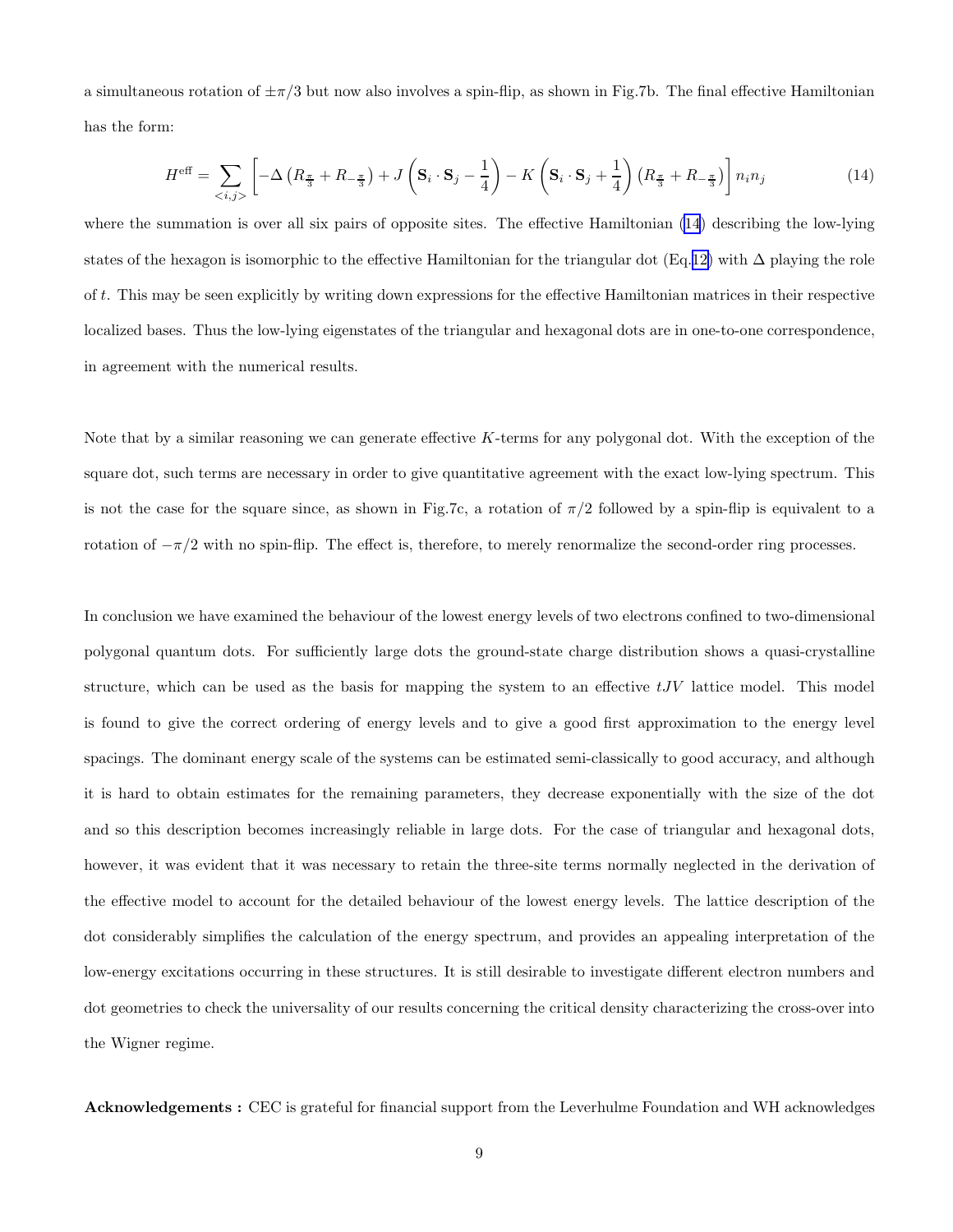<span id="page-9-0"></span>support by the Deutsche Forschungsgemeinschaft through SFB 276. EU support from the TMR programme is also gratefully acknowledged.

- <sup>1</sup> For reviews see e.g. M. A. Kastner, Rev. Mod. Phys. **64**, 849 (1992);
- L. P. Kouwenhoven et al., Science 278, 1788 (1997)
- $2$  G. W. Bryant, Phys. Rev. Lett. **59**, 1140 (1987)
- $3$  U. Merkt, J. Huser, and M. Wagner, Phys. Rev. B 43, 7320 (1991)
- <sup>4</sup> D. Pfannkuche, V. Gudmundsson, and P. A. Maksym, Phys. Rev. B 47, 2244 (1993)
- $5$  F. M. Peeters and V. A. Schweigert, Phys. Rev. B  $53$ , 1468 (1996)
- $^6$  J. Weis *et al.*, Phys. Rev. B 46, 12837 (1992)
- <sup>7</sup> R. C. Ashoori *et al.*, Physica B **184**, 378 (1993);
- S. Tarucha et al., Phys. Rev. Lett. 77, 3613 (1996)
- $8$  E. P. Wigner, Phys. Rev. 46, 1002 (1934)
- $9$  B. Tanatar and D. M. Ceperley, Phys. Rev. B 39, 5005 (1989)
- <sup>10</sup> S. T. Chui and B. Tanatar, Phys. Rev. Lett. **74**, 458 (1995)
- <sup>11</sup> J. H. Jefferson and W. Häusler, Phys. Rev. B  $54$ , 4936 (1996)
- $12$  V. M. Bedanov, and F. M. Peeters, Phys. Rev. B 49, 2667 (1994)
- $13$  K. Jauregui, W. Häusler, and B. Kramer, Europhys. Lett. 24, 581 (1993)
- $14$  W. Häusler, Z. Phys. B, 99, 551 (1995)
- $15$  W. Häusler and B. Kramer, Phys. Rev. B 47, 16353 (1993)
- <sup>16</sup> C. Herring, Rev. Mod. Phys. 34, 631 (1962)

## Figure captions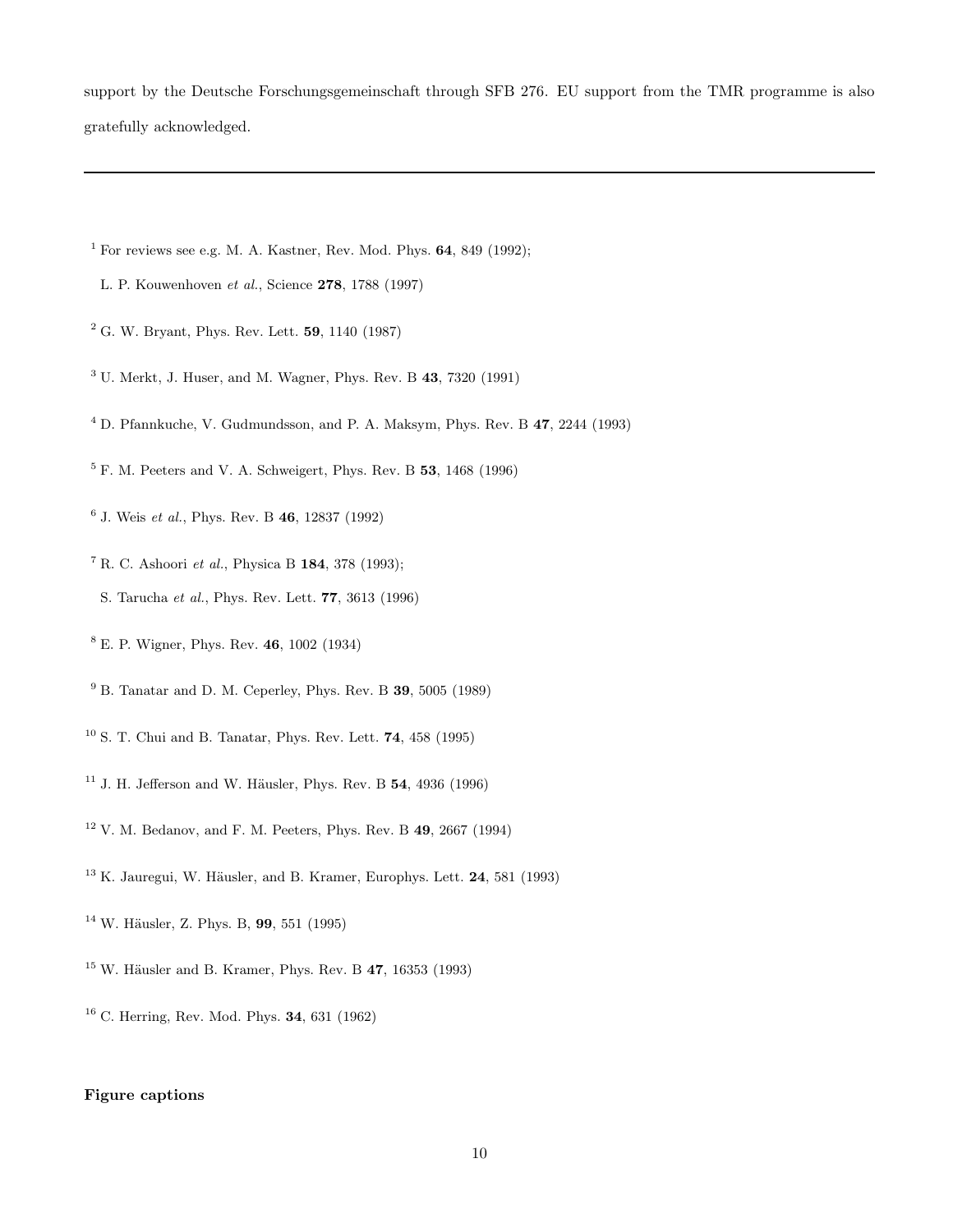Fig.1: Ground state charge distributions for the three types of quantum dot. Dot sizes are: (a)50 nm (b)100 nm (c)800 nm

Fig.2: Lowest energy levels for a square dot.

Fig.3: (a) Decay of  $J/\Delta$  with dot size L; (b) Decay of  $\Delta$  with L, line of best-fit is shown.

Fig.4: (a) Energy level structure obtained by solution of the  $tJ$  model. Level degeneracies are shown in brackets.

(b) Modifications to the energy levels produced by the addition of the K term (see text).

Fig.5: Decay of  $t$  with  $L$  for a triangular dot, line of best-fit is shown.

Fig.6: Energy level structures: • denotes singlet states, ◦ denotes triplet states. Level degeneracies are shown in brackets. (a) Triangular dot: the asymptotic decay to the values predicted by the  $tJ$  model is very evident. (b) Hexagonal dot: the decay to the symptotic values is clearly less rapid than for the triangle. The arrows mark the energy levels of a rigid rotor system.

Fig.7: K–processes. (a) Triangular dot: hop followed by spin-flip. (b) Equivalent process for hexagonal dot:  $\pi/3$ rotation followed by spin-flip. (c) Square dot:  $\pi/2$  rotation followed by spin-flip, equivalent to  $-\pi/2$  rotation without spin-flip.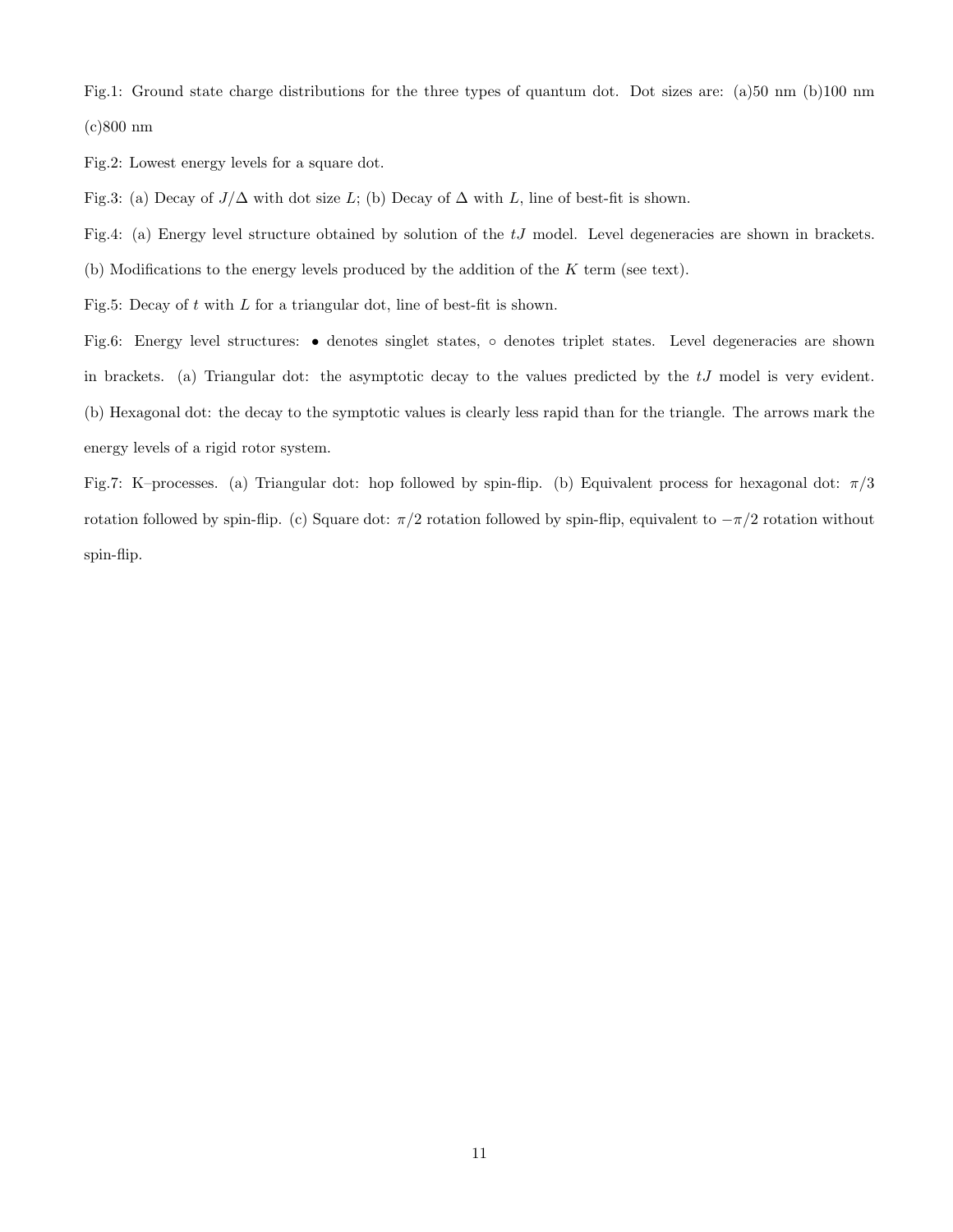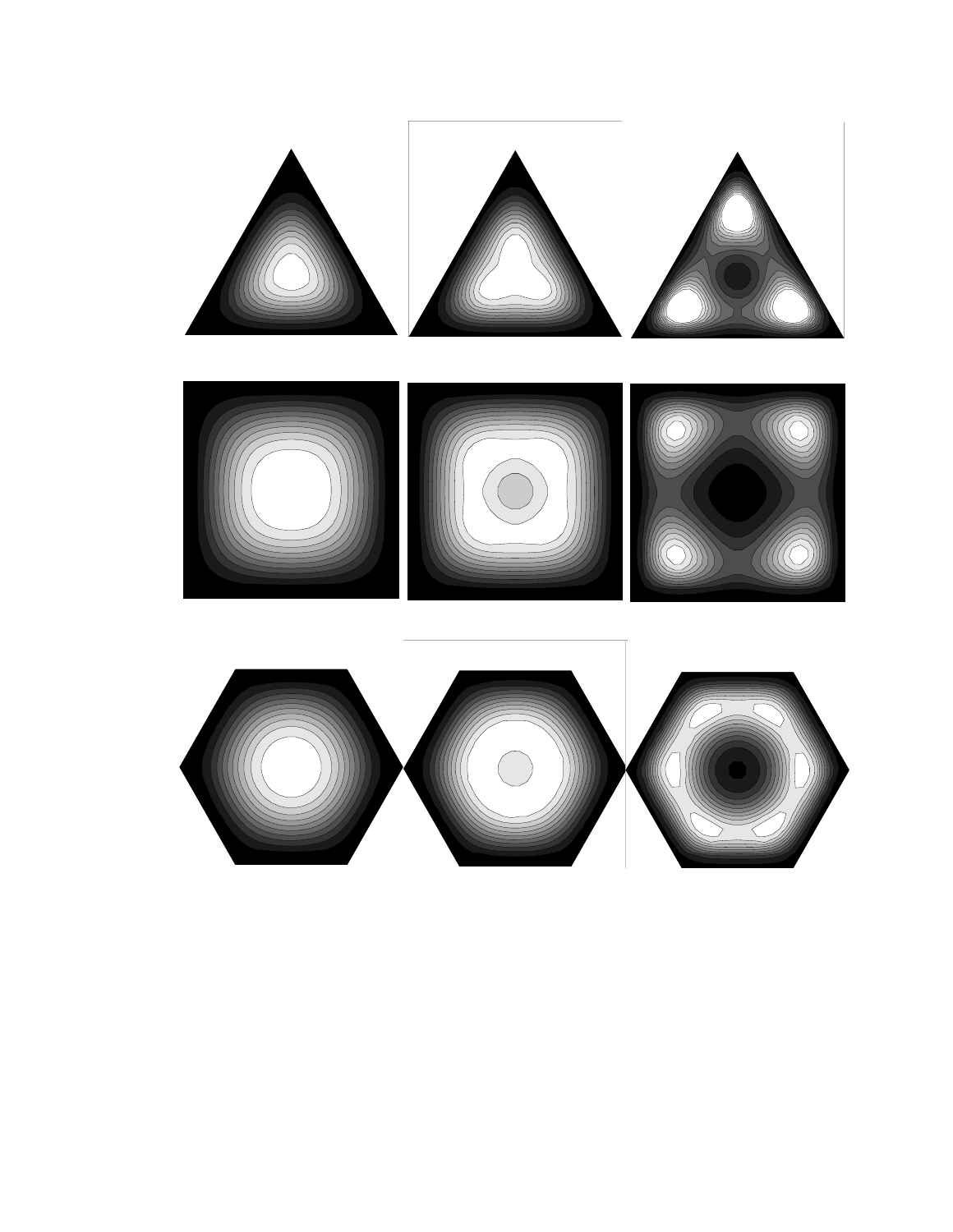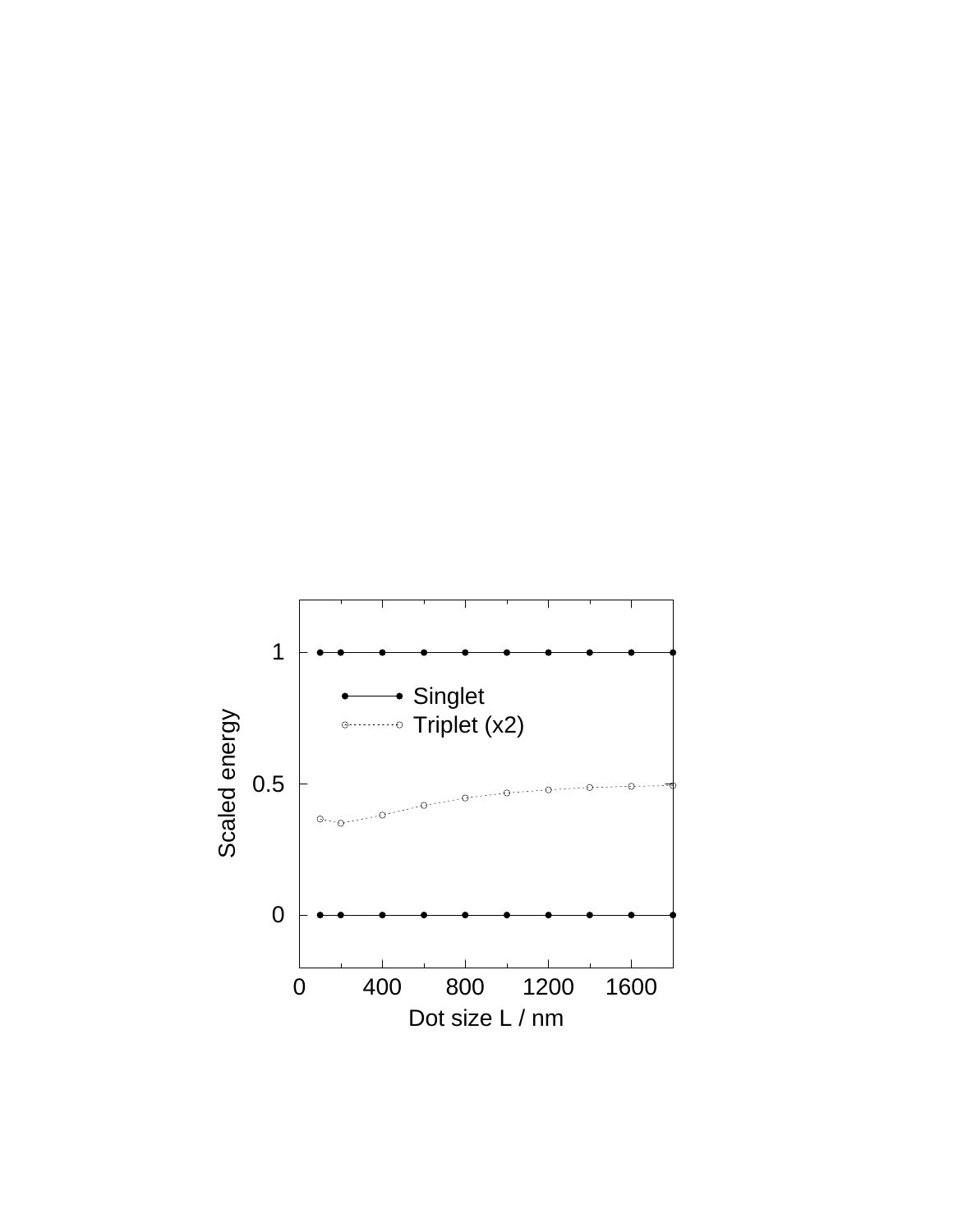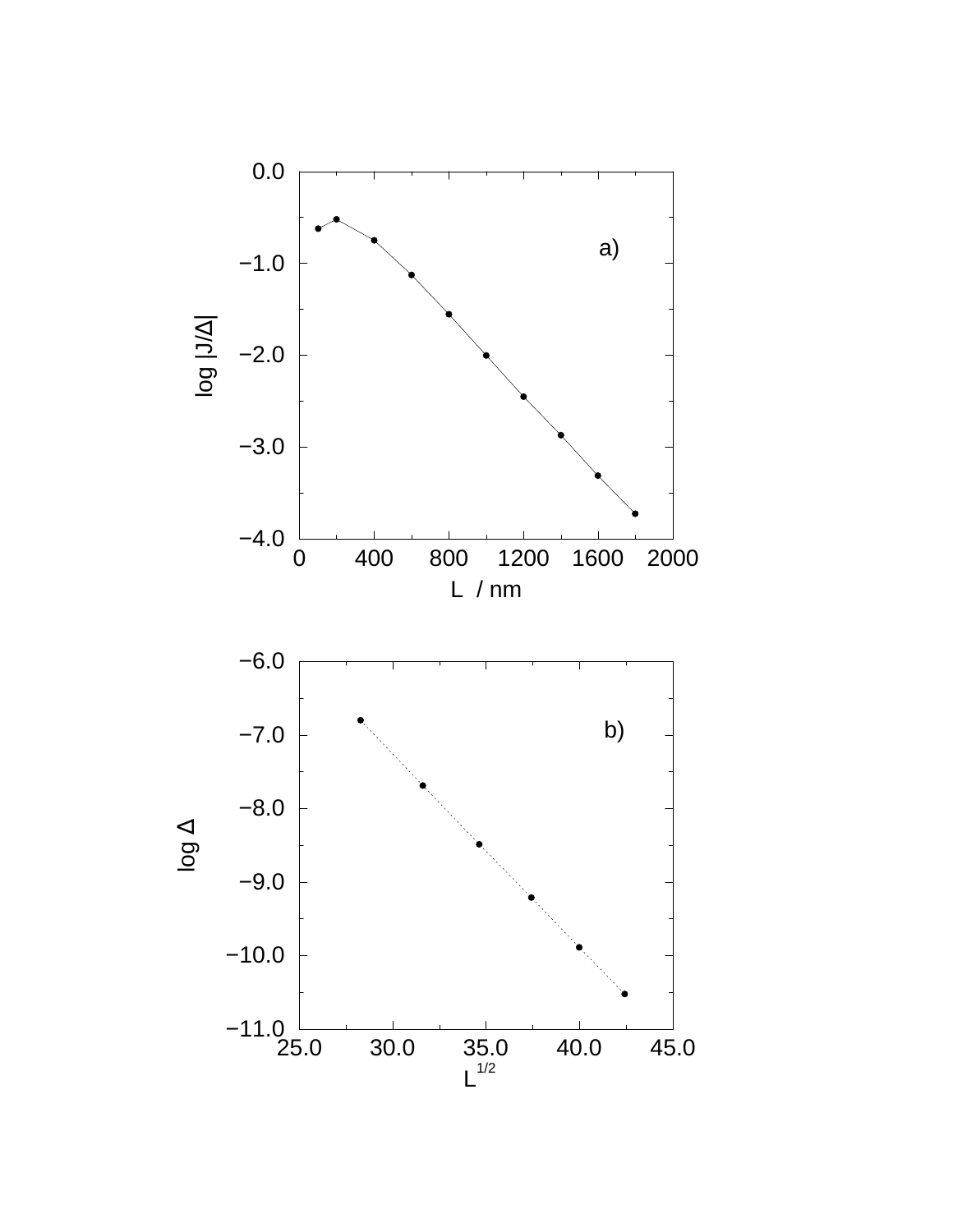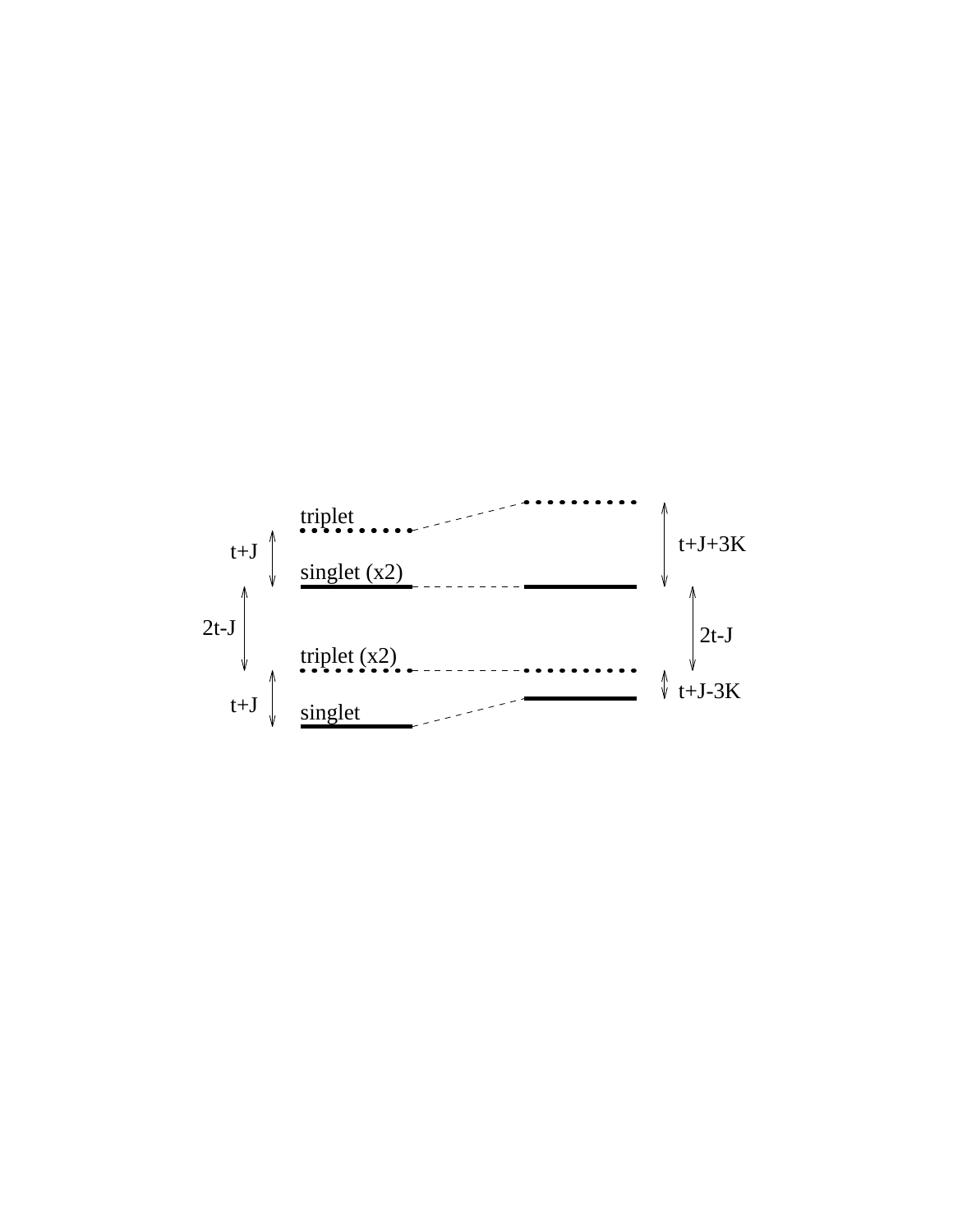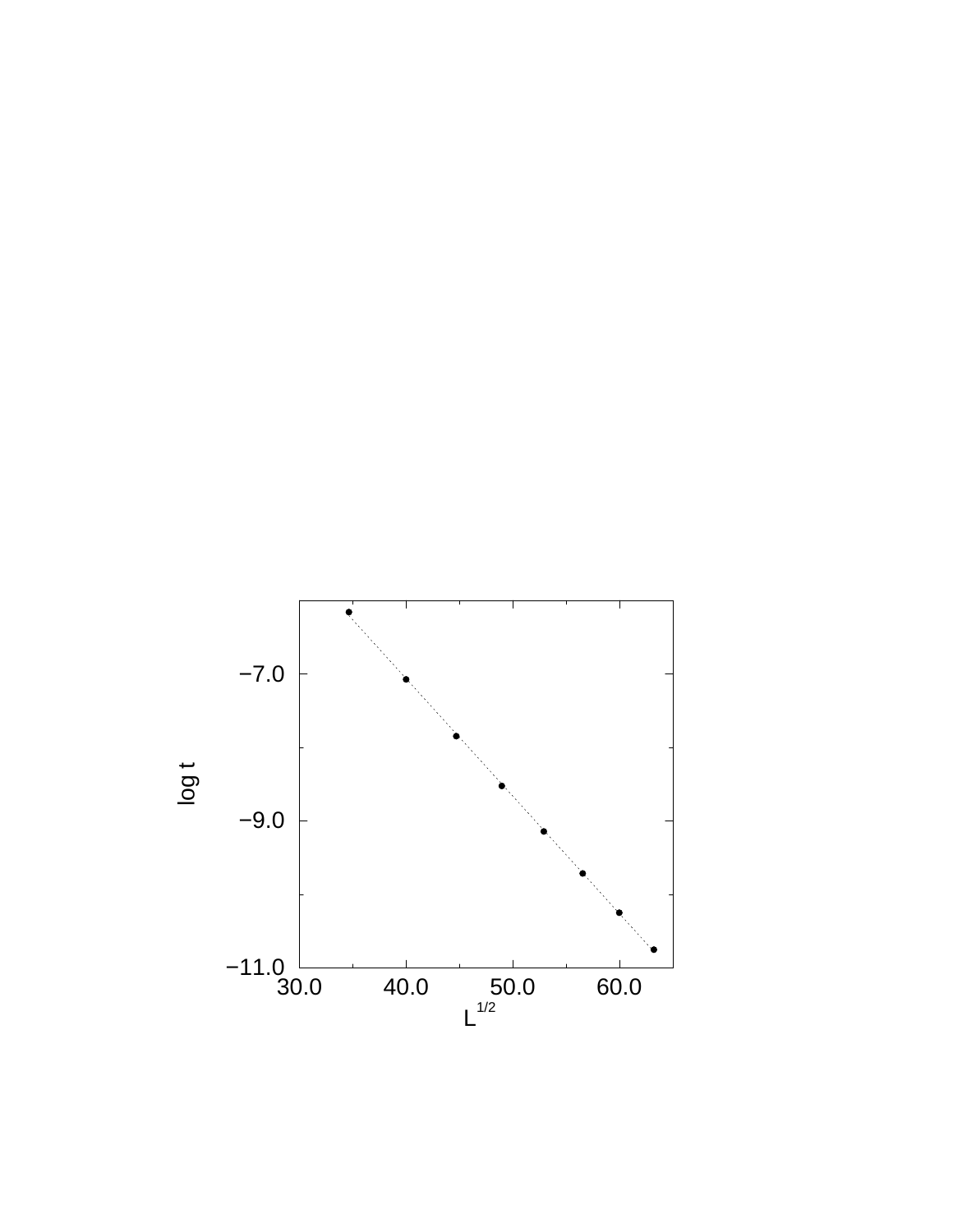